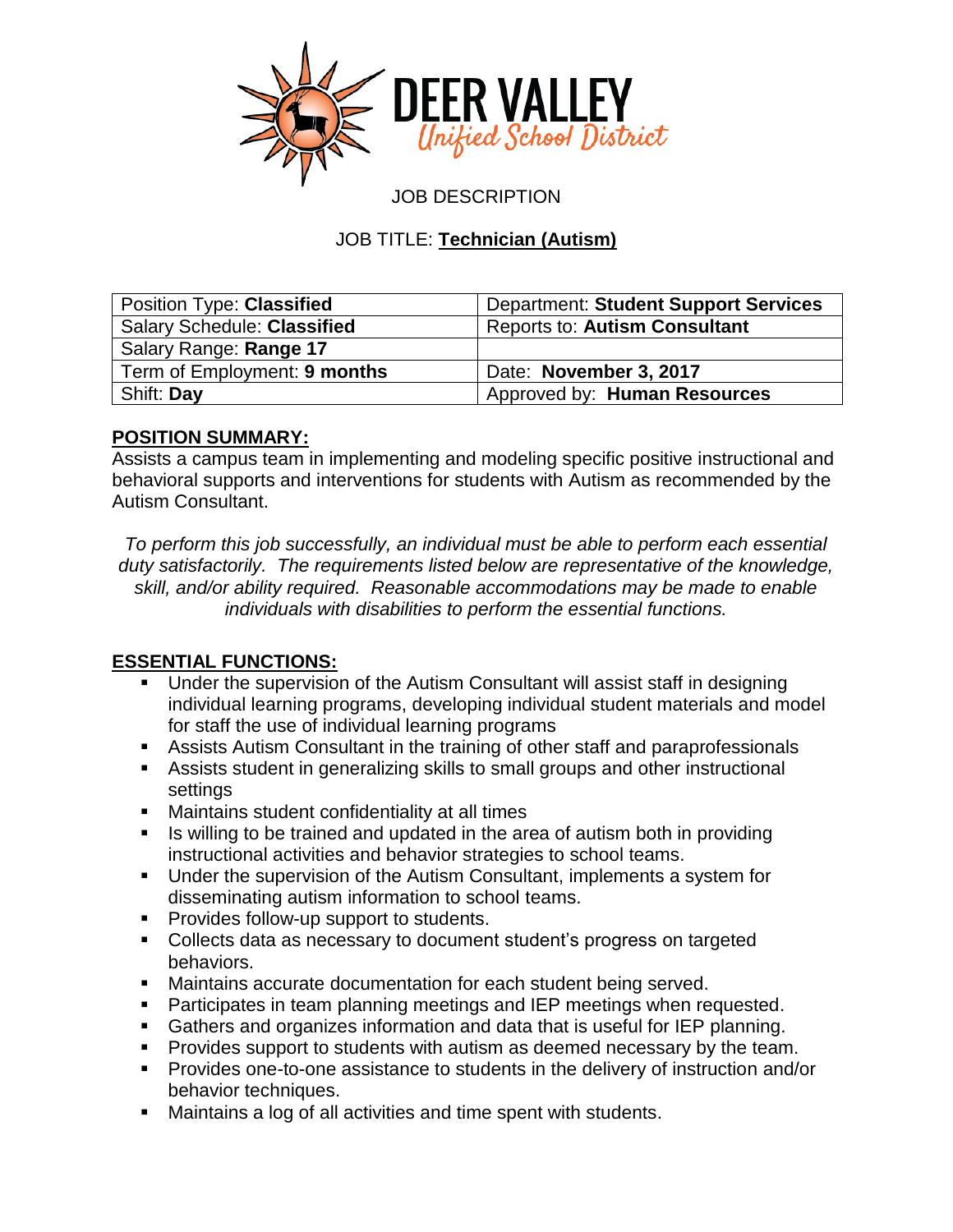### **MARGINAL DUTIES:**

- **Other job related duties as assigned by the supervisor.**
- Assists other personnel as may be required for the purpose of supporting them in the completion of their work activities.

### **SUPERVISORY RESPONSIBILITIES:**

None.

# **SKILLS/ABILITIES/KNOWLEDGE/WORK STYLE:**

- Ability and desire to provide outstanding customer service.
- Ability to work effectively under time constraints.
- Must be able to comply with District's attendance standards as described in established guidelines.
- Must maintain a well-groomed appearance and follow the DVUSD Dress Code.
- **Must be a team player and get along well with others.**
- **Must be highly organized with the ability to multitask.**
- **Must be detailed-oriented and self-motivated.**
- Handwriting must be legible.
- **Must have excellent communication skills.**
- Must have excellent memory and ability to function well under stress.
- Must demonstrate an extremely high regard for confidential and sensitive information.
- Must demonstrate flexibility, common sense, and good judgment.
- Must have ability to keep abreast of information pertinent to the job.
- Ability to read and interpret a variety of instructions furnished in written, oral, diagram, or schedule form.
- Ability to write routine reports and correspondence.
- Ability to add, subtract, multiply, and divide in all units of measure using whole numbers, common fractions, and decimals.
- Ability to compute rate, ratio, discounts and percent and to draw and interpret bar graphs.
- Ability to solve practical problems and deal with a variety of concrete variables in standardized situations.
- Ability to effectively present information in one-on-one and small group situations.
- **Interpersonal relation skills required.**
- **Must have basic knowledge of computers.**
- Ability to operate specific equipment or tools.

# **CERTIFICATES, LICENSES AND REGISTRATONS REQUIRED:**

 Must have authorization to work in the United States as defined by the Immigration Reform Act of 1986.